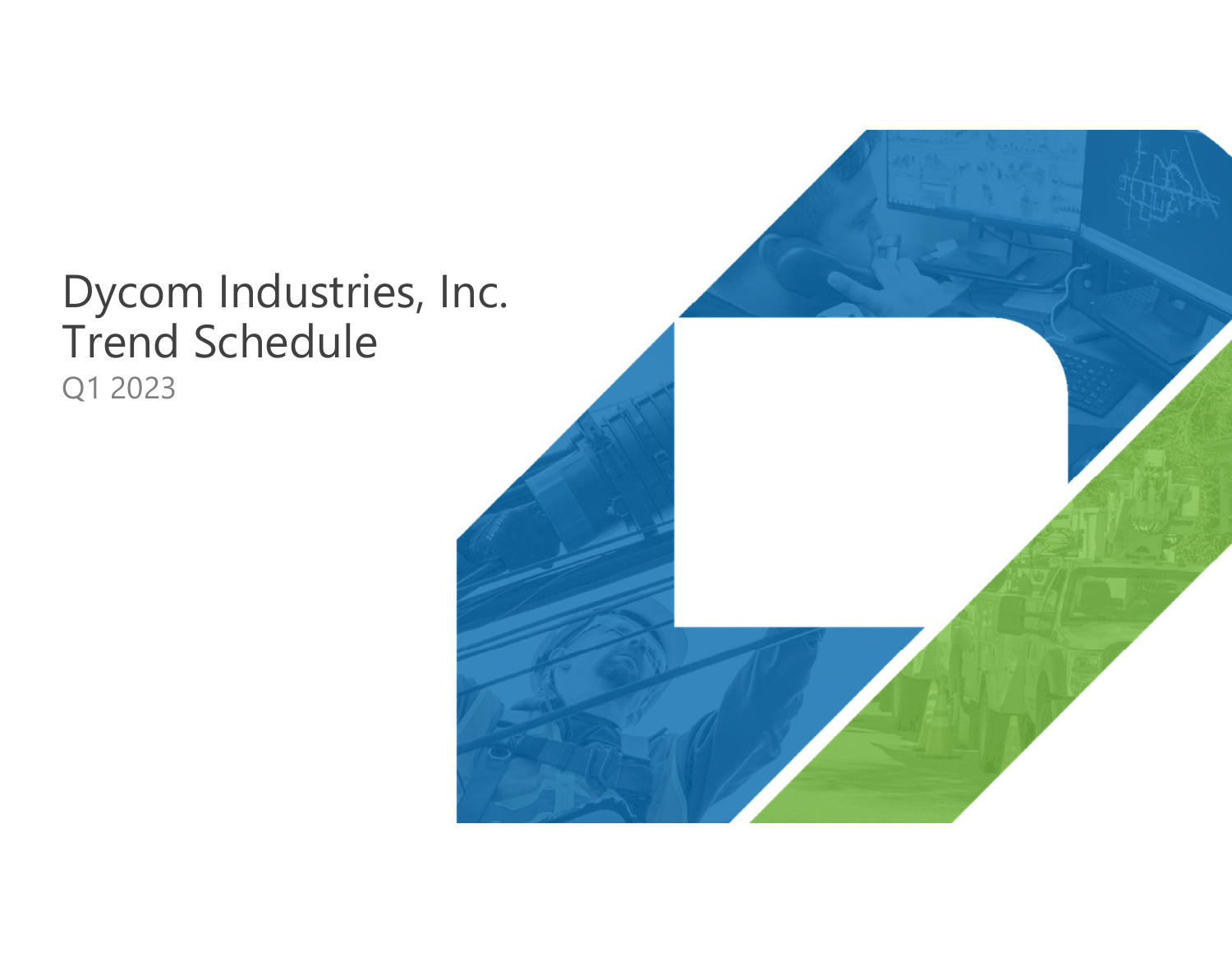### **ØDYCOM**

#### Dollars in millions Unaudited

#### **Contract Revenues Summary**

|                                                          |           | <b>Ouarter Ended</b> |           |           | <b>Fiscal</b> |            | <b>Ouarter Ended</b> |          |          | Fiscal    | Quarter<br><b>Ended</b> |
|----------------------------------------------------------|-----------|----------------------|-----------|-----------|---------------|------------|----------------------|----------|----------|-----------|-------------------------|
|                                                          | 4/25/20   | 7/25/20              | 10/24/20  | 1/30/21   | 2021          | 5/1/21     | 7/31/21              | 10/30/21 | 1/29/22  | 2022      | 4/30/22                 |
| <b>Contract Revenues</b>                                 | \$814.3   | \$823.9              | \$810.3   | \$750.7   | \$3,199.2     | \$727.5    | \$787.6              | \$854.0  | \$761.5  | \$3,130.5 | \$876.3                 |
|                                                          |           |                      |           |           |               |            |                      |          |          |           |                         |
| Non-GAAP Organic Revenue Growth (Decline) % <sup>1</sup> | $(1.8)\%$ | (6.8)%               | $(9.4)\%$ | $(6.2)\%$ | $(6.1)\%$     | $(11.1)\%$ | $(4.4)\%$            | $6.6\%$  | 10.1%    | (0.2)%    | 21.1%                   |
|                                                          |           |                      |           |           |               |            |                      |          |          |           |                         |
| Top Five Customers in each quarter presented             |           |                      |           |           |               |            |                      |          |          |           |                         |
| <b>Customer Revenues (%)</b>                             |           |                      |           |           |               |            |                      |          |          |           |                         |
| AT&T Inc.                                                | 18.9 %    | $16.3\%$             | $14.7\%$  | $16.8 \%$ | 16.7%         | 21.4%      | $22.5\%$             | 23.4 %   | 26.6%    | 23.5 %    | 27.1 %                  |
| <b>Comcast Corporation</b>                               | 14.5 %    | 15.9 %               | 17.7 %    | 18.8 %    | 16.7%         | 18.0%      | 15.5 %               | 14.2 %   | 13.1 %   | 15.1 %    | 12.7 %                  |
| Lumen Technologies                                       | 18.3 %    | 19.2 %               | 16.6 $%$  | 13.4 $%$  | 16.9 %        | 11.8 %     | 12.1%                | 12.1 %   | 11.7 %   | 11.9%     | 11.7 %                  |
| Verizon Communications Inc.                              | 21.6 %    | 19.8%                | 17.9 %    | 15.7 %    | 18.8 %        | 12.6%      | 11.5%                | 10.9%    | 10.1 %   | 11.3 $%$  | 9.2 %                   |
| Frontier Communications Corporation                      | $1.5\%$   | $1.5\%$              | $2.3\%$   | $2.8 \%$  | $2.0 \%$      | $3.5 \%$   | 4.0 $%$              | 4.8 %    | 5.1 $%$  | 4.4%      | 6.5 %                   |
| Windstream Corporation                                   | 5.2 %     | 5.3 %                | 4.8 %     | 4.8 %     | 5.0 %         | 4.4 %      | 3.4%                 | $3.2 \%$ | $3.2 \%$ | 3.5%      | 2.7%                    |
| All other customers                                      | 20.0 %    | 22.0 %               | 26.0%     | 27.7%     | 23.9 %        | 28.3 %     | 31.0 %               | 31.4 %   | 30.2 %   | 30.3 %    | 30.1 %                  |
| Contract revenues                                        | 100.0%    | $100.0 \%$           | 100.0%    | 100.0%    | 100.0%        | 100.0%     | 100.0%               | 100.0%   | 100.0%   | 100.0%    | 100.0%                  |
| <b>Customer Revenues (\$)</b>                            |           |                      |           |           |               |            |                      |          |          |           |                         |
| AT&T Inc.                                                | \$154.0   | \$134.6              | \$118.9   | \$126.2   | \$533.7       | \$155.6    | \$177.5              | \$199.5  | \$202.6  | \$735.2   | \$237.4                 |
| Comcast Corporation                                      | 118.0     | 131.4                | 143.6     | 140.9     | 533.9         | 131.1      | 121.7                | 121.0    | 100.0    | 473.8     | 111.3                   |
| Lumen Technologies                                       | 148.8     | 158.4                | 134.4     | 100.5     | 542.0         | 85.8       | 95.4                 | 103.0    | 88.8     | 373.0     | 102.8                   |
| Verizon Communications Inc.                              | 176.1     | 163.0                | 144.8     | 117.7     | 601.6         | 91.5       | 90.8                 | 93.4     | 76.9     | 352.6     | 81.0                    |
| Frontier Communications Corporation                      | 12.6      | 12.2                 | 19.0      | 21.3      | 65.0          | 25.2       | 31.9                 | 41.3     | 38.6     | 136.9     | 57.2                    |
| Windstream Corporation                                   | 42.2      | 43.4                 | 38.9      | 36.0      | 160.5         | 32.1       | 26.5                 | 27.5     | 24.7     | 110.8     | 24.0                    |
| All other customers                                      | 162.6     | 180.9                | 210.7     | 208.1     | 762.5         | 206.2      | 243.8                | 268.3    | 229.9    | 948.2     | 262.6                   |
| Contract revenues                                        | \$ 814.3  | \$823.9              | \$810.3   | \$750.7   | \$3,199.2     | \$727.5    | \$787.6              | \$854.0  | \$761.5  | \$3,130.5 | \$876.3                 |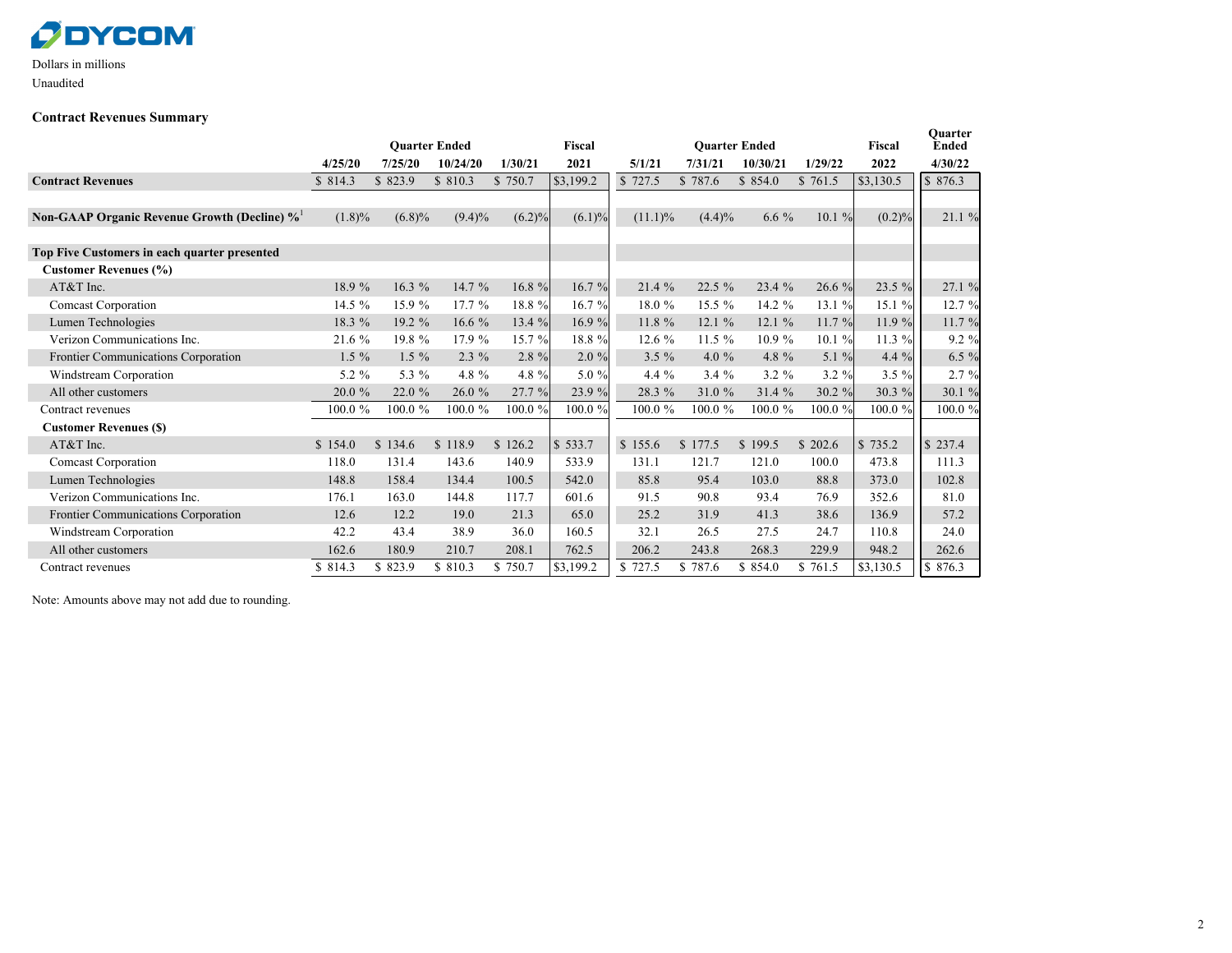### **ØDYCOM**

Dollars in millions Unaudited

#### **Non-GAAP Adjusted EBITDA**

|                                                                                   |         |         | <b>Ouarter Ended</b> |                       | Fiscal  |                      |         | <b>Ouarter Ended</b>  |                      | Fiscal               | <b>Quarter</b><br><b>Ended</b> |
|-----------------------------------------------------------------------------------|---------|---------|----------------------|-----------------------|---------|----------------------|---------|-----------------------|----------------------|----------------------|--------------------------------|
|                                                                                   | 4/25/20 | 7/25/20 | 10/24/20             | 1/30/21               | 2021    | 5/1/21               | 7/31/21 | 10/30/21              | 1/29/22              | 2022                 | 4/30/22                        |
| Net income (loss)                                                                 | (32.4)  | 37.0    | 33.9                 | (4.2)<br>Ъ            | 34.3    | $\mathbb{S}$<br>0.9  | 18.2    | 28.7                  | 0.8                  | 48.6<br><sup>S</sup> | $\mathbf{s}$<br>19.5           |
| Interest expense, net                                                             | 12.5    | 7.9     | 4.7                  | 4.7                   | 29.7    | 5.9                  | 9.3     | 9.1                   | 8.8                  | 33.2                 | 9.1                            |
| Provision (benefit) for income taxes                                              | 2.7     | 12.2    | 12.0                 | (2.1)                 | 24.9    | (2.7)                | 6.5     | 6.2                   | (5.7)                | 4.2                  | 0.7                            |
| Depreciation and amortization                                                     | 45.9    | 44.1    | 42.3                 | 43.6                  | 175.9   | 39.1                 | 38.5    | 37.8                  | 37.3                 | 152.7                | 36.6                           |
| Earnings Before Interest, Taxes, Depreciation &<br><b>Amortization ("EBITDA")</b> | 28.6    | 101.3   | 93.0                 | 42.0                  | 264.8   | 43.1                 | 72.5    | 81.8                  | 41.2                 | 238.6                | 66.0                           |
| (Gain) loss on sale of fixed assets                                               | (1.8)   | (3.4)   | (4.0)                | (0.8)                 | (10.0)  | (2.9)                | (1.0)   | (0.4)                 | 0.1                  | (4.2)                | (5.4)                          |
| Stock-based compensation expense                                                  | 2.3     | 4.4     | 3.8                  | 2.3                   | 12.8    | 3.7                  | 2.3     | 1.8                   | 2.0                  | 9.9                  | 3.1                            |
| Charges for a wages and hour litigation<br>settlement <sup>2</sup>                |         |         |                      | 2.3                   | 2.3     |                      |         |                       |                      |                      |                                |
| Loss (gain) on debt extinguishment <sup>3,4</sup>                                 | (12.5)  | 0.5     |                      |                       | (12.0)  | 0.1                  |         |                       |                      | 0.1                  |                                |
| Goodwill impairment charge <sup>5</sup>                                           | 53.3    |         |                      |                       | 53.3    |                      |         |                       |                      | --                   |                                |
| Non-GAAP Adjusted EBITDA <sup>1</sup>                                             | 69.9    | \$102.7 | $\mathbf{s}$<br>92.8 | $\mathcal{S}$<br>45.7 | \$311.0 | $\mathbb{S}$<br>44.1 | 73.8    | 83.1<br>$\mathcal{S}$ | $\mathbb{S}$<br>43.3 | \$244.3              | $\mathcal{S}$<br>63.7          |
| Non-GAAP Adjusted EBITDA % of contract<br>revenues                                | 8.6 %   | 12.5%   | 11.5%                | 6.1 $%$               | 9.7%    | 6.1%                 | $9.4\%$ | 9.7%                  | 5.7%                 | $7.8 \%$             | 7.3%                           |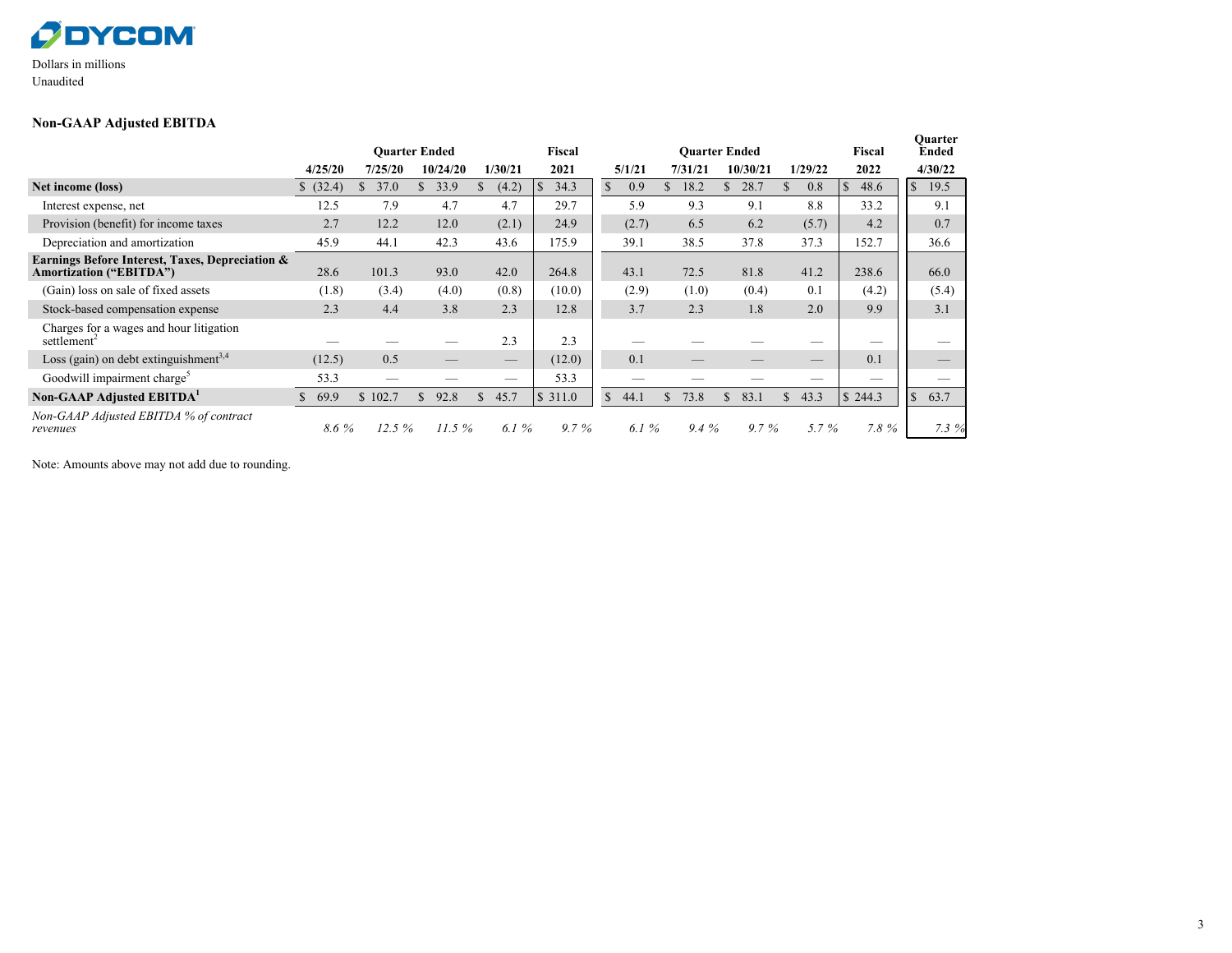### **ODYCOM**

Dollars and shares in millions, except per share amounts Unaudited

#### **Non-GAAP Adjusted Net Income (Loss)**

In fiscal 2021 and fiscal 2022, the Company excluded certain tax impacts from the vesting and exercise of share-based awards when calculating Non-GAAP Adjusted Net Income (Loss). For comparability to other companies in the industry, the Company no longer excludes these tax impacts from its Non-GAAP measures beginning with the results for the first quarter of fiscal 2023. As there are no Non-GAAP adjustments for the first quarter of fiscal 20 *GAAP Adjusted Net Income (Loss) for the quarter ended April 30, 2022 equals GAAP net income (loss) presented in the table below.*

|                                                                                  | <b>Ouarter Ended</b><br>Fiscal |             |      |                   |               |          |               |                 |               |           |               | <b>Ouarter Ended</b> |               |                                 |               |                   |               | Fiscal                          |               | <b>Ouarter</b><br><b>Ended</b> |            |                          |
|----------------------------------------------------------------------------------|--------------------------------|-------------|------|-------------------|---------------|----------|---------------|-----------------|---------------|-----------|---------------|----------------------|---------------|---------------------------------|---------------|-------------------|---------------|---------------------------------|---------------|--------------------------------|------------|--------------------------|
|                                                                                  |                                | 4/25/20     |      | 7/25/20           |               | 10/24/20 |               | 1/30/21         |               | 2021      |               | 5/1/21               |               | 7/31/21                         |               | 10/30/21          |               | 1/29/22                         |               | 2022                           |            | 4/30/22                  |
| <b>Contract revenues</b>                                                         |                                | 814.3       | S    | 823.9             | <sup>\$</sup> | 810.3    | <sup>\$</sup> | 750.7           |               | \$3,199.2 | $\mathbf S$   | 727.5                | <sup>\$</sup> | 787.6                           | <sup>\$</sup> | 854.0             | <sup>\$</sup> | 761.5                           |               | \$3,130.5                      | $\sqrt{S}$ | 876.3                    |
| Cost of earned revenues, excluding depreciation<br>and amortization              |                                | 680.2       |      | 658.0             |               | 658.4    |               | 645.5           |               | 2,642.0   |               | 620.0                |               | 651.4                           |               | 705.9             |               | 656.6                           |               | 2,633.9                        |            | 745.7                    |
| General and administrative                                                       |                                | 65.9        |      | 67.4              |               | 62.6     |               | 63.9            |               | 259.8     |               | 67.0                 |               | 64.7                            |               | 66.9              |               | 63.8                            |               | 262.4                          |            | 69.4                     |
| Depreciation and amortization                                                    |                                | 45.9        |      | 44.1              |               | 42.3     |               | 43.6            |               | 175.9     |               | 39.1                 |               | 38.5                            |               | 37.8              |               | 37.3                            |               | 152.7                          |            | 36.6                     |
| Goodwill impairment charge <sup>5</sup>                                          |                                | 53.3        |      |                   |               |          |               |                 |               | 53.3      |               |                      |               |                                 |               |                   |               |                                 |               |                                |            |                          |
| Interest expense, net                                                            |                                | (12.5)      |      | (7.9)             |               | (4.7)    |               | (4.7)           |               | (29.7)    |               | (5.9)                |               | (9.3)                           |               | (9.1)             |               | (8.8)                           |               | (33.2)                         |            | (9.1)                    |
| (Loss) gain on debt extinguishment <sup>3,4</sup>                                |                                | 12.5        |      | (0.5)             |               |          |               |                 |               | 12.0      |               | (0.1)                |               | $\hspace{0.1mm}-\hspace{0.1mm}$ |               |                   |               |                                 |               | (0.1)                          |            |                          |
| Other income, net                                                                |                                | 1.1         |      | 3.1               |               | 3.7      |               | 0.7             |               | 8.6       |               | 2.7                  |               | 1.0                             |               | 0.6               |               | 0.2                             |               | 4.4                            |            | 4.8                      |
| Income (loss) before income taxes                                                |                                | (29.7)      |      | 49.3              |               | 46.0     |               | (6.3)           |               | 59.2      |               | (1.8)                |               | 24.7                            |               | 34.9              |               | (4.9)                           |               | 52.8                           |            | 20.2                     |
| Provision (benefit) for income taxes                                             |                                | 2.7         |      | 12.2              |               | 12.0     |               | (2.1)           |               | 24.9      |               | (2.7)                |               | 6.5                             |               | 6.2               |               | (5.7)                           |               | 4.2                            |            | 0.7                      |
| Net income (loss)                                                                | $\mathcal{S}$                  | $(32.4)$ \$ |      | 37.0 <sup>°</sup> |               | 33.9 \$  |               |                 |               | 34.3      | $\mathcal{S}$ | 0.9 S                |               | 18.2 <sup>°</sup>               |               | 28.7 \$           |               | 0.8                             | <sup>\$</sup> | 48.6                           | $\sqrt{S}$ | 19.5                     |
| <b>Adjustments</b>                                                               |                                |             |      |                   |               |          |               |                 |               |           |               |                      |               |                                 |               |                   |               |                                 |               |                                |            |                          |
| Cost of earned revenues, excluding depreciation<br>and amortization <sup>2</sup> |                                |             | -S   |                   |               |          | <sup>\$</sup> | 2.1             | <sup>\$</sup> | 2.1       | <sup>\$</sup> |                      |               |                                 |               |                   |               |                                 | <sup>\$</sup> |                                | $\sqrt{3}$ |                          |
| General and administrative <sup>2</sup>                                          |                                |             |      |                   |               |          |               | 0.2             |               | 0.2       |               | _                    |               |                                 |               |                   |               |                                 |               |                                |            | —                        |
| Goodwill impairment charge <sup>5</sup>                                          |                                | 53.3        |      |                   |               |          |               |                 |               | 53.3      |               |                      |               | –                               |               |                   |               |                                 |               |                                |            | $\overline{\phantom{0}}$ |
| Interest expense, net <sup>6</sup>                                               |                                | 4.3         |      | 1.7               |               | 0.6      |               | 0.7             |               | 7.4       |               | 0.7                  |               | 0.7                             |               | 0.3               |               | —                               |               | 1.7                            |            |                          |
| Loss (gain) on debt extinguishment <sup>3,4</sup>                                |                                | (12.5)      |      | 0.5               |               |          |               | $\qquad \qquad$ |               | (12.0)    |               | 0.1                  |               |                                 |               |                   |               | $\hspace{0.1mm}-\hspace{0.1mm}$ |               | 0.1                            |            |                          |
| Income before income taxes                                                       |                                | 45.1        |      | 2.2               |               | 0.6      |               | 3.0             |               | 50.9      |               | 0.7                  |               | 0.7                             |               | 0.3               |               |                                 |               | 1.7                            |            |                          |
| Provision for income taxes <sup>7</sup>                                          |                                | 1.3         |      | 1.3               |               | 0.2      |               | 1.1             |               | 3.8       |               | 2.8                  |               | 0.3                             |               | 0.1               |               | 0.1                             |               | 3.4                            |            | $\qquad \qquad -$        |
| Total adjustments, net of tax                                                    |                                | 43.8 \$     |      | 0.9 <sup>°</sup>  |               | 0.4      | -S            | 1.9             | <sup>\$</sup> | 47.1      | <sup>\$</sup> | $(2.1)$ \$           |               | $0.3 \text{ } $s$               |               | $0.2 \quad$       |               | $(0.1)$ \$                      |               | (1.6)                          | l S        |                          |
| Non-GAAP Adjusted Net Income (Loss) <sup>1</sup>                                 |                                | 11.4        | - \$ | 38.0 \$           |               | 34.4 S   |               | $(2.3)$ \$      |               | 81.4      | $\mathcal{S}$ | $(1.2)$ \$           |               | 18.5 <sup>°</sup>               |               | 29.0 <sup>°</sup> |               | 0.7                             | $\mathbf S$   | 46.9                           | $\sqrt{S}$ | 19.5                     |

#### **Non-GAAP Adjusted Diluted Earnings (Loss) per Common Share**

| Diluted earnings (loss) per common share                             | (0.03) | $15^{\circ}$ | 1.05 | $(0.13)$ \$ | .07  | 0.03        | 0.59           | 0.94 | 0.03   |        | 0.65 |
|----------------------------------------------------------------------|--------|--------------|------|-------------|------|-------------|----------------|------|--------|--------|------|
| Total adjustments, net of tax                                        |        | 0.01         | 0.01 | 0.06        | . 47 | (0.07       | $0.0^{\circ}$  | 0.01 | (0.00) | (0.05) | __   |
| <b>Non-GAAP Adjusted Diluted Earnings (Loss)</b><br>per Common Share | 0.36   | $18 \cdot$   | .06  | (0.07)      | 2.54 | $(0.04)$ \$ | $0.60^{\circ}$ | 0.95 | 0.02   |        | 0.65 |

#### **Non-GAAP Adjusted Diluted Shares**

| Shares used in computing diluted earnings (loss)<br>per common share                            | 31.6 | 32.1 | 32.4 | 31.4 | 32.1 | 31.3  | 30.9 | 30.6 | 30.6 | 30.8 | 30.1 |
|-------------------------------------------------------------------------------------------------|------|------|------|------|------|-------|------|------|------|------|------|
| Adjustment to Shares used in computing diluted<br>earnings (loss) per common share <sup>8</sup> |      |      |      |      |      | (0.6) |      |      |      | _    |      |
| <b>Shares used in computing Non-GAAP Adjusted</b><br>Diluted Earnings (Loss) per Common Share   | 31.8 | 32.1 | 32.4 | 31.4 | 32.1 | 30.7  | 30.9 | 30.6 | 30.6 | 30.8 | 30.1 |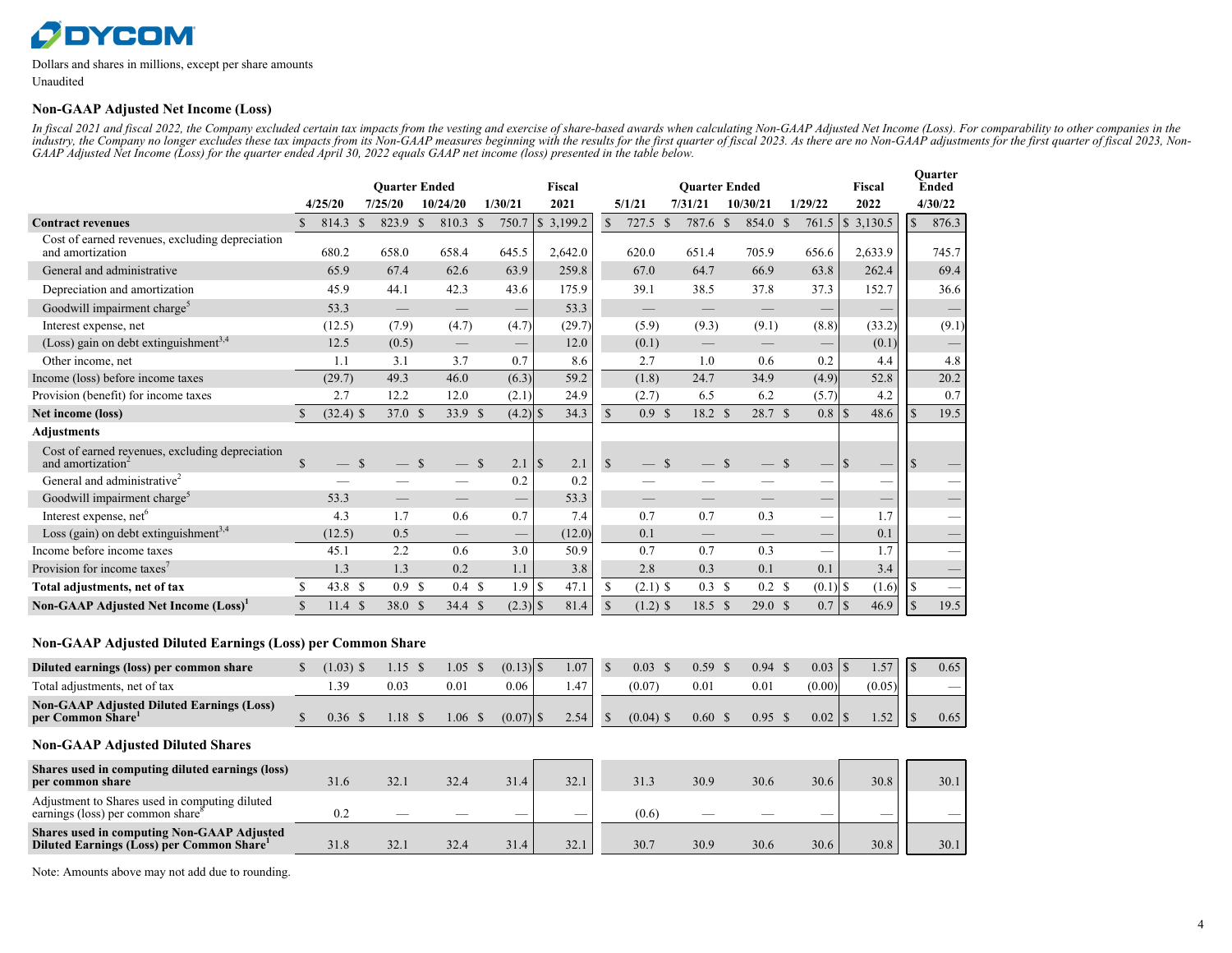### **ØDYCOM**

#### Dollars in millions

Unaudited

#### **Cash and Debt**

|                                                                           |               |               |               | <b>Quarter Ended</b> |    |                    |      |         |               |              | <b>Quarter Ended</b> |               |                  |               |         |               | <b>Ouarter</b><br><b>Ended</b> |
|---------------------------------------------------------------------------|---------------|---------------|---------------|----------------------|----|--------------------|------|---------|---------------|--------------|----------------------|---------------|------------------|---------------|---------|---------------|--------------------------------|
|                                                                           |               | 4/25/20       |               | 7/25/20              |    | 10/24/20           |      | 1/30/21 |               | 5/1/21       | 7/31/21              |               | 10/30/21         |               | 1/29/22 |               | 4/30/22                        |
| <b>Cash and equivalents</b>                                               | S.            | 643.9         | <sup>S</sup>  | $22.5 \text{ }$ \$   |    | $12.0 \text{ }$ \$ |      | 11.8    |               | 330.6 \$     | 261.9                | $\mathbb{S}$  | $263.7 \text{ }$ |               | 310.8   | \$            | 185.6                          |
| Carrying Value of Debt - Senior Credit Facility                           |               |               |               |                      |    |                    |      |         |               |              |                      |               |                  |               |         |               |                                |
| Revolving Facility                                                        | $\mathcal{S}$ | 675.0         | <sup>\$</sup> | 200.0 S              |    | 85.0 \$            |      | 105.0   | <sup>\$</sup> | -S           |                      | <sup>\$</sup> |                  |               |         | $\sqrt{S}$    |                                |
| Term Loan Facility                                                        |               | 438.8         |               | 433.1                |    | 427.5              |      | 421.9   |               | 350.0        | 350.0                |               | 350.0            |               | 350.0   |               | 345.6                          |
| Unamortized issuance costs                                                |               |               |               |                      |    |                    |      |         |               | (3.1)        | (2.9)                |               | (2.7)            |               | (2.6)   |               | (2.4)                          |
| Net of issuance costs                                                     |               | 438.8         |               | 433.1                |    | 427.5              |      | 421.9   |               | 346.9        | 347.1                |               | 347.3            |               | 347.4   |               | 343.2                          |
| 4.50% Senior Notes due 2029 (the "2029 Notes")                            |               |               |               |                      |    |                    |      |         |               |              |                      |               |                  |               |         |               |                                |
| Notional value                                                            |               |               |               |                      |    |                    |      |         |               | 500.0        | 500.0                |               | 500.0            |               | 500.0   |               | 500.0                          |
| Unamortized issuance costs                                                |               |               |               |                      |    |                    |      |         |               | (7.4)        | (7.2)                |               | (6.9)            |               | (6.7)   |               | (6.4)                          |
| Net of issuance costs                                                     |               |               |               |                      |    |                    |      |         |               | 492.6        | 492.8                |               | 493.1            |               | 493.3   |               | 493.6                          |
| 0.75% Convertible Senior Notes due 2021 (the<br>"2021 Convertible Notes") |               |               |               |                      |    |                    |      |         |               |              |                      |               |                  |               |         |               |                                |
| Notional value <sup>3,9</sup>                                             |               | 293.0         |               | 58.3                 |    | 58.3               |      | 58.3    |               | 58.3         | 58.3                 |               |                  |               |         |               |                                |
| Unamortized debt discount and issuance costs                              |               | (20.4)        |               | (3.4)                |    | (2.6)              |      | (1.9)   |               | (1.1)        | (0.4)                |               |                  |               |         |               |                                |
| Net of debt discounts and issuance costs                                  |               | 272.6         |               | 54.9                 |    | 55.6               |      | 56.4    |               | 57.1         | 57.9                 |               |                  |               |         |               |                                |
| <b>Total Carrying Value of Debt</b>                                       |               | $$1,386.4$ \$ |               | 688.0 \$             |    | 568.1 \$           |      | 583.3   |               | 896.7 \$     | 897.8                | $\mathbf{s}$  | 840.4            | -S            | 840.8   | S             | 836.8                          |
|                                                                           |               |               |               |                      |    |                    |      |         |               |              |                      |               |                  |               |         |               |                                |
| <b>Letters of Credit outstanding</b>                                      | $\mathbf S$   | 52.2 \$       |               | 52.2 \$              |    | 52.2 \$            |      | 52.2    | <sup>S</sup>  | 46.3 S       | 46.3 $$$             |               | 46.3 $$$         |               | 46.3    | <sup>\$</sup> | 47.5                           |
| Liquidity $^{\rm 10}$                                                     | $\mathbb{S}$  | 390.1         | -S            | 474.0                | -S | 587.1              | - \$ | 570.5   | <sup>\$</sup> | 477.4<br>- S | 299.1                | -S            | 314.7            | <sup>\$</sup> | 351.5   | S             | 309.5                          |

**Cash Flow**

|                                                             | <b>Quarter Ended</b><br>Fiscal |         |  |                   |               |                        |         |               |         |               |        |          |         | <b>Ouarter Ended</b> |                  |               |         |               | Fiscal  |               | <b>Ouarter</b><br><b>Ended</b> |
|-------------------------------------------------------------|--------------------------------|---------|--|-------------------|---------------|------------------------|---------|---------------|---------|---------------|--------|----------|---------|----------------------|------------------|---------------|---------|---------------|---------|---------------|--------------------------------|
|                                                             |                                | 4/25/20 |  | 7/25/20           |               | 10/24/20               | 1/30/21 |               | 2021    |               | 5/1/21 |          | 7/31/21 |                      | 10/30/21         |               | 1/29/22 |               | 2022    |               | 4/30/22                        |
| Operating cash flow <sup>11</sup>                           |                                | 85.2    |  | 82.3              | <sup>\$</sup> | 111.9<br><sup>\$</sup> | 102.4   | <sup>\$</sup> | 381.8   | <sup>\$</sup> |        | 41.5 \$  |         | 17.3                 | 104.3            | <sup>\$</sup> | 145.5   | <sup>\$</sup> | 308.7   | $\mathcal{S}$ | (64.9)                         |
| Cap-ex, net of disposals                                    |                                | (18.3)  |  | (2.5)             |               | (3.5)                  | (20.4)  |               | (44.6)  |               |        | (28.6)   |         | (35.5)               | (44.1)           |               | (43.4)  |               | (151.7) |               | (33.0)                         |
| Net cash flow used in investing activities                  |                                | (18.3)  |  | (2.5)             |               | (3.5)                  | (20.4)  |               | (44.6)  |               |        | (28.6)   |         | (35.5)               | (44.1)           |               | (43.4)  |               | (151.7) |               | (33.0)                         |
| (Payments on) proceeds from Senior Credit<br>Facility       |                                | 669.4   |  | (480.6)           |               | (120.6)                | 14.4    |               | 82.5    |               |        | (176.9)  |         |                      |                  |               |         |               | (176.9) |               | (4.4)                          |
| Share repurchases <sup>12</sup>                             |                                |         |  |                   |               |                        | (100.0) |               | (100.0) |               |        |          |         | (50.0)               |                  |               | (56.1)  |               | (106.1) |               | (18.5)                         |
| Proceeds from issuance of 4.50% Senior Notes                |                                |         |  |                   |               |                        |         |               |         |               |        | 500.0    |         |                      |                  |               |         |               | 500.0   |               |                                |
| Debt issuance costs                                         |                                |         |  |                   |               |                        |         | __            |         |               |        | (11.2)   |         | (0.4)                |                  |               |         |               | (11.6)  |               | $\overline{\phantom{0}}$       |
| Debt extinguishment costs $^{3,9}$                          |                                | (147.0) |  | (223.9)           |               | –                      |         | --            | (371.0) |               |        |          |         |                      | (58.3)           |               |         |               | (58.3)  |               |                                |
| Option proceeds                                             |                                | 0.2     |  | 3.4               |               | 1.8                    | 0.3     |               | 5.7     |               |        | 0.4      |         |                      |                  |               | 1.9     |               | 2.3     |               | 1.2                            |
| Other financing activities, net                             |                                | (0.3)   |  | $\hspace{0.05cm}$ |               | (0.2)                  |         | (0.2)         | (0.7)   |               |        | (6.4)    |         |                      | (0.2)            |               | (0.8)   |               | (7.3)   |               | (5.5)                          |
| Net cash flow (used in) provided by financing<br>activities |                                | 522.3   |  | (701.2)           |               | (119.0)                | (85.5)  |               | (383.4) |               |        | 305.9    |         | (50.4)               | (58.4)           |               | (55.0)  |               | 142.0   |               | (27.2)                         |
| Net cash flow (used in) provided by all activities          |                                | 589.1   |  | $(621.3)$ \$      |               | $(10.5)$ \$            |         | $(3.6)$ \$    | (46.3)  |               |        | 318.8 \$ |         | $(68.7)$ \$          | 1.8 <sup>°</sup> |               | 47.1    |               | 299.0   |               | (125.2)                        |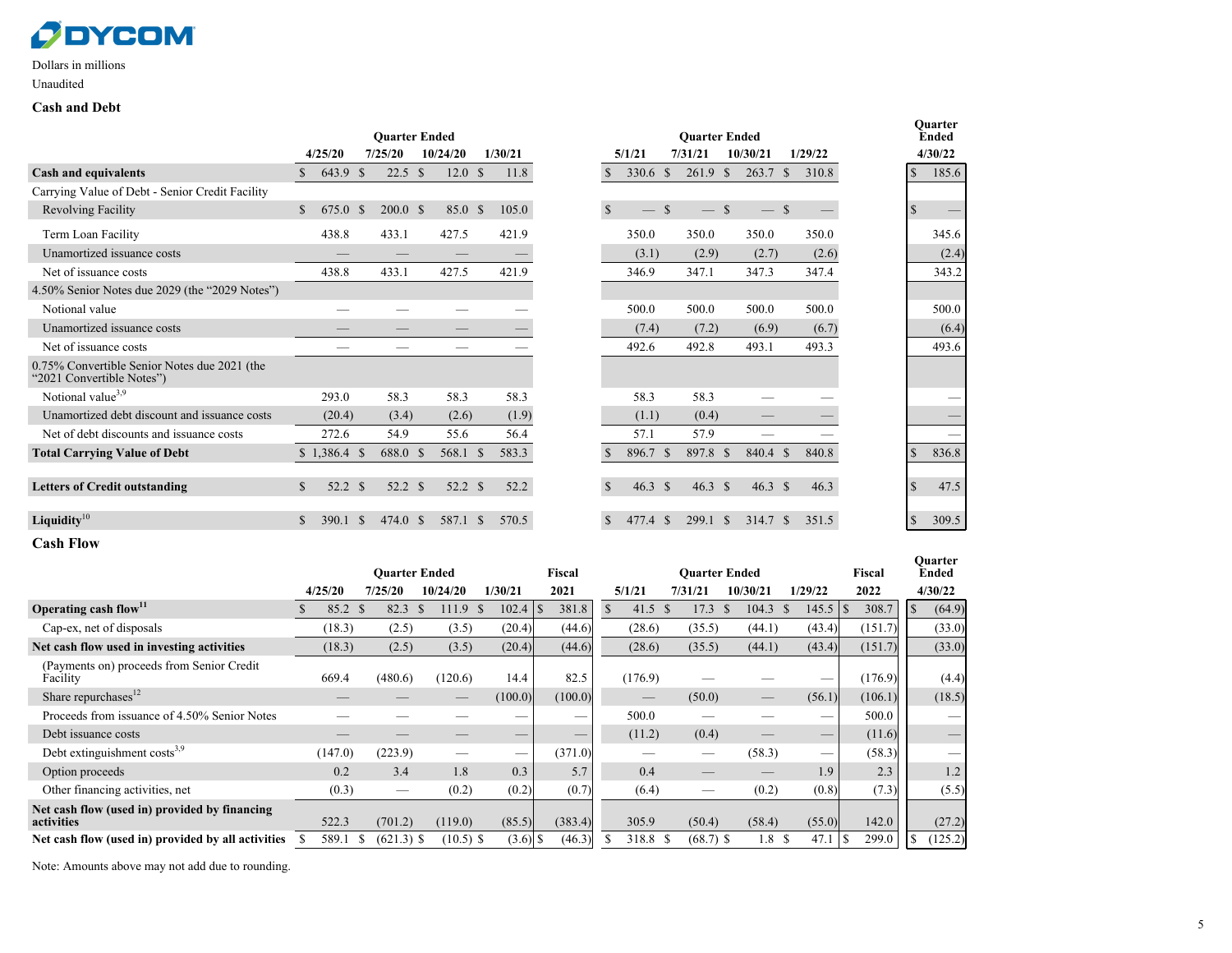

#### Dollars in millions Unaudited

### **Backlog<sup>13</sup>**

|                                                      | 4/25/20  | 7/25/20 |          | 10/24/20   | 1/30/21  | 5/1/21     | 7/31/21    | 10/30/21   | 1/29/22   | 4/30/22 |
|------------------------------------------------------|----------|---------|----------|------------|----------|------------|------------|------------|-----------|---------|
| <b>Backlog - Total</b>                               | 6.442 S  |         | 6.441 \$ | $5,412$ \$ | 6,810 \$ | $6,528$ \$ | $5,895$ \$ | 5.896 \$   | $5.822$ S | 5,593   |
|                                                      |          |         |          |            |          |            |            |            |           |         |
| Backlog - Next 12 Months (included in Total Backlog) | 2.512 \$ |         | 2.455 \$ | 2,339 \$   | 2,787 \$ | $2,746$ \$ | $2,655$ \$ | $2,938$ \$ |           | 2.959   |
|                                                      |          |         |          |            |          |            |            |            |           |         |

**Employees**

|                            | 4/25/20 | 7/25/20 | 10/24/20 | 1/30/21 | 5/1/21 | 7/31/21 | 10/30/21 | 1/29/22 | 4/30/22 |
|----------------------------|---------|---------|----------|---------|--------|---------|----------|---------|---------|
| <b>Number of Employees</b> | 4,292   | 14,054  | 14,154   | 14.276  | 14,331 | 14,674  | 14,905   | 15,024  | 15,221  |